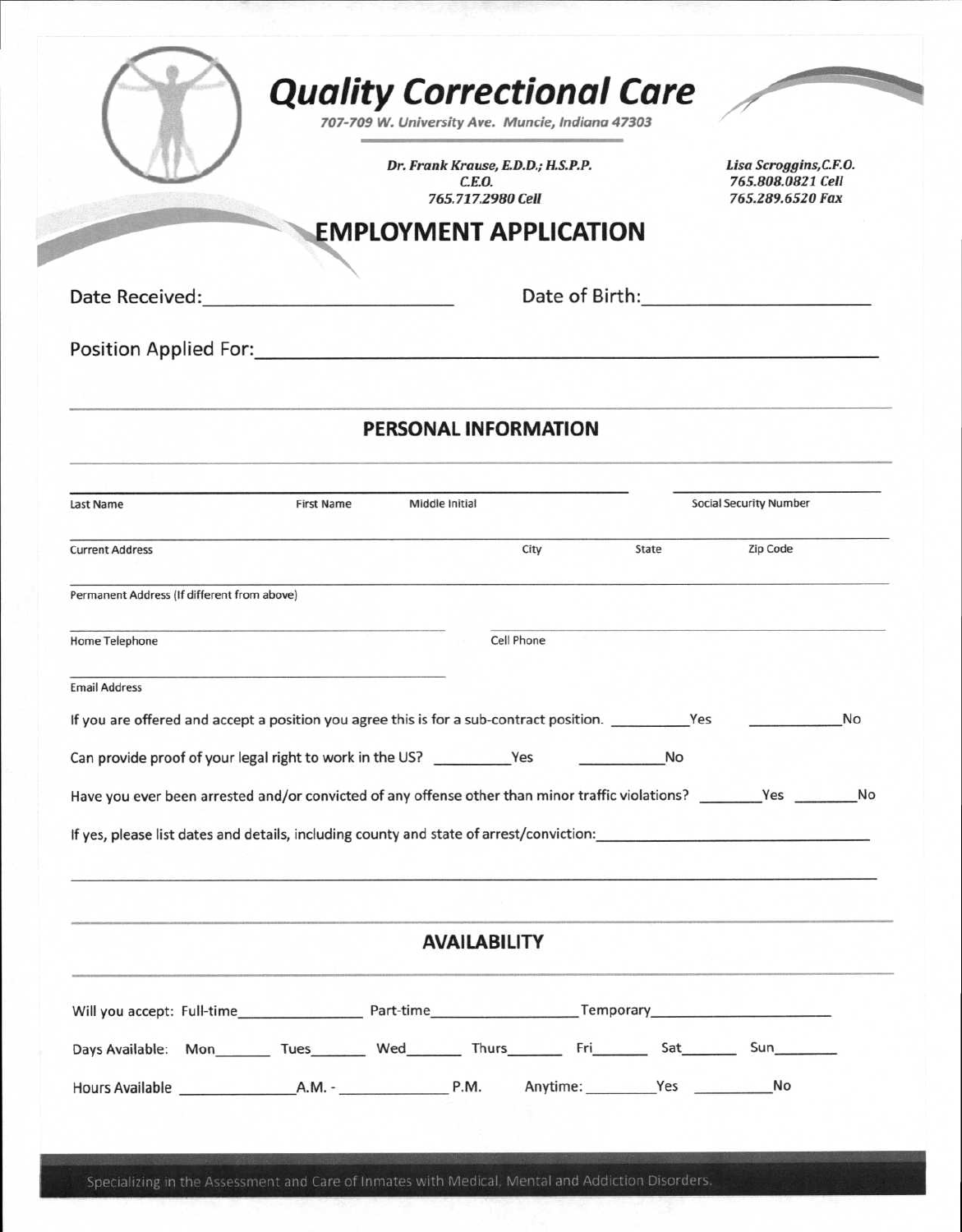## **QUALITY CORRECTIONAL CARE**

| <b>EDUCATION</b> |  |
|------------------|--|
|------------------|--|

| 정보는 그는 그 사람들이 그 사람들을 만들었다. 그 사람들은 그 사람들은 그 사람들은 그 사람들을 만들었다. 그 사람들은 그 사람들은 그 사람들을 지키는 것 같다.                                                                                                                                                                                                                                                                                                                                                                      |  |
|------------------------------------------------------------------------------------------------------------------------------------------------------------------------------------------------------------------------------------------------------------------------------------------------------------------------------------------------------------------------------------------------------------------------------------------------------------------|--|
|                                                                                                                                                                                                                                                                                                                                                                                                                                                                  |  |
|                                                                                                                                                                                                                                                                                                                                                                                                                                                                  |  |
| Contact Telephone: Management Contact Telephone:                                                                                                                                                                                                                                                                                                                                                                                                                 |  |
| and the contribution of the contribution of the contribution of the contribution of the contribution of the contribution of the contribution of the contribution of the contribution of the contribution of the contribution o<br>Military Service: Nicolas Communication of the Communication of the Communication of the Communication of the Communication of the Communication of the Communication of the Communication of the Communication of the Communi |  |
| Years of Services: Special training: Special training: Special training:                                                                                                                                                                                                                                                                                                                                                                                         |  |

# **PROFESSIONAL LICENSES/CERTIFICATIONS**

| <b>TYPE</b> | STATE ISSUED   DATE | <b>NUMBER</b> | <b>VERIFIED</b> |
|-------------|---------------------|---------------|-----------------|
|             |                     |               |                 |
|             |                     |               |                 |
|             |                     |               |                 |

Area of specialized or major Interest: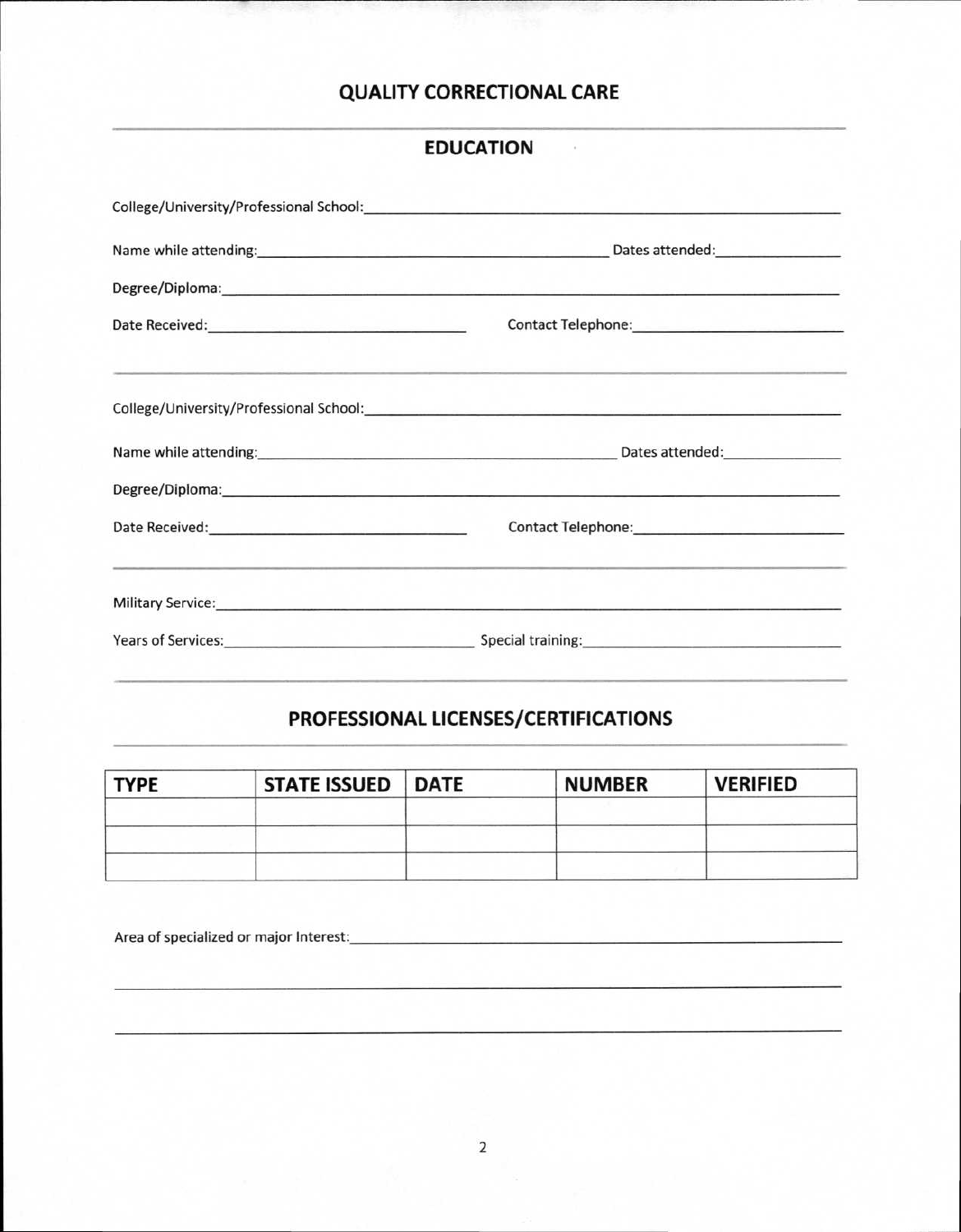### **QUALITY CORRECTIONAL CARE**

## **EMPLOYMENT HISTORY**

| Begin with most recent position                                                                               |                                                                                                                                                                                                                                      |  |
|---------------------------------------------------------------------------------------------------------------|--------------------------------------------------------------------------------------------------------------------------------------------------------------------------------------------------------------------------------------|--|
|                                                                                                               | Phone: All and the contract of the contract of the contract of the contract of the contract of the contract of the contract of the contract of the contract of the contract of the contract of the contract of the contract of       |  |
|                                                                                                               |                                                                                                                                                                                                                                      |  |
| Supervisor: <u>www.community.com and a supervisor</u>                                                         | Position held: <u>Alexander School and Theory and Theory and Theory and Theory and Theory and Theory and Theory and Theory and Theory and Theory and Theory and Theory and Theory and Theory and Theory and Theory and Theory an</u> |  |
|                                                                                                               | Ending Salary: No. 2014 19:30 and 2014 19:30 and 2014 19:30 and 2014 19:30 and 2014 19:30 and 2014 19:30 and 20                                                                                                                      |  |
| Reason for leaving: 1999 and 1999 and 1999 and 1999 and 1999 and 1999 and 1999 and 1999 and 1999 and 1999 and |                                                                                                                                                                                                                                      |  |
|                                                                                                               |                                                                                                                                                                                                                                      |  |
|                                                                                                               |                                                                                                                                                                                                                                      |  |
|                                                                                                               |                                                                                                                                                                                                                                      |  |
|                                                                                                               | Ending Salary: Management of the Salary:                                                                                                                                                                                             |  |
| Reason for leaving: 1999 and 1999 and 1999 and 1999 and 1999 and 1999 and 1999 and 1999 and 1999 and 1999 and | May we contact for reference: _______Yes ________No                                                                                                                                                                                  |  |
|                                                                                                               | Phone: Phone Phone Phone Phone Phone Phone Phone Phone Phone Phone Phone Phone Phone Phone Phone Phone Phone Phone Phone Phone Phone Phone Phone Phone Phone Phone Phone Phone Phone Phone Phone Phone Phone Phone Phone Phone       |  |
|                                                                                                               |                                                                                                                                                                                                                                      |  |
| Supervisor: Supervisor:                                                                                       | Position held: <u>www.common.com/commons/commons/commons/commons/commons/commons/commons/commons/commons/commons/commons/commons/commons/commons/commons/commons/commons/commons/commons/commons/commons/commons/commons/commons</u> |  |
|                                                                                                               | Ending Salary: Management of the Salary:                                                                                                                                                                                             |  |
| Reason for leaving: New York Changes and The Reason for leaving:                                              | May we contact for reference: _______Yes ________No                                                                                                                                                                                  |  |
|                                                                                                               | <b>REFERENCES</b>                                                                                                                                                                                                                    |  |
|                                                                                                               |                                                                                                                                                                                                                                      |  |
|                                                                                                               | Relationship/Association: example and a series of the series of the series of the series of the series of the series of the series of the series of the series of the series of the series of the series of the series of the        |  |
|                                                                                                               | Name: Telephone Number: Telephone Number:                                                                                                                                                                                            |  |
|                                                                                                               | Relationship/Association: example and a series of the series of the series of the series of the series of the                                                                                                                        |  |